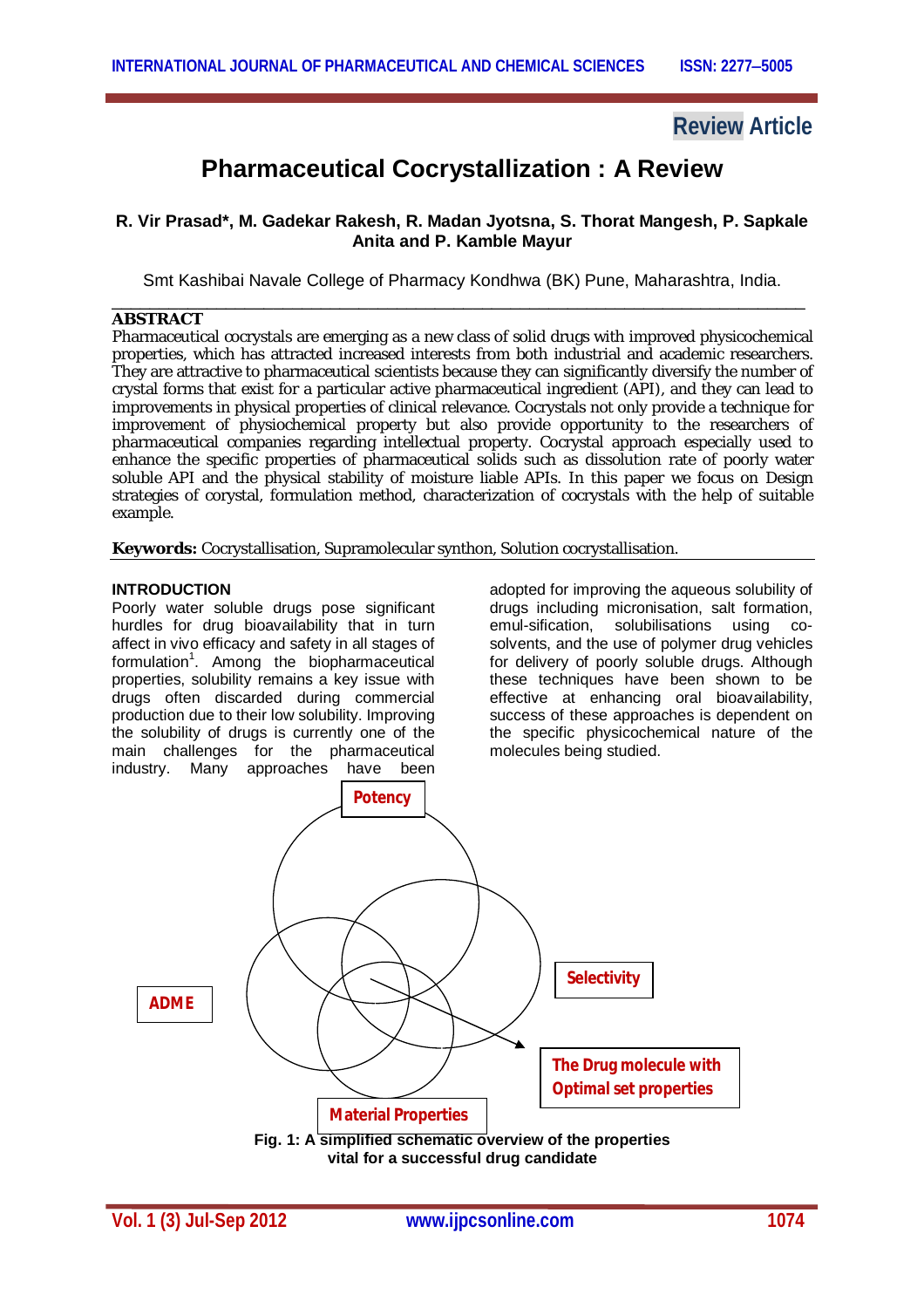Over the last decade, there has been growing interests in the design of pharmaceutical cocrystals, which emerges as a potential method for enhancing the bioavailability of drugs with low aqueous solubility<sup>2</sup>. The ability to deliver the drug to the patient in a safe, efficient and cost effective manner depends largely on the physicochemical properties of the active pharmaceutical ingredient (API) in the solid state (Fig 1). This provides a significant driving force for inventing new approaches to designing pharmaceutical solid materials with specific physicochemical properties $^{\rm 3,~4}$ 

Cocrystals can be defined as crystalline complexes of two or more neutral molecular constituents bound together in the crystal lattice through noncovalent interactions (primarily hydrogen bonding) (Fig 2). The of pharmaceutical co-crystals involves incorporation of a given API with another pharmaceutically acceptable molecule in the crystal lattice. The resulting multicomponent crystalline phase will maintain the intrinsic



## **Fig. 2: Example of two-component caffeine crystals,the monohydrate (A) and the cocrystal with oxalic acid (B).**

activity of the parent API while possessing a distinct physicochemical profile. The key benefits associated with cocrystallization approach to modifying properties of pharmaceutical solids are the theoretical capability of all types of drug molecules, including weakly ionisable and nonionizable, to form cocrystals, and the existence of<br>numerous potential counter-molecules. numerous potential counter-molecules,<br>including food additives, preservatives, food additives, pharmaceutical excipients as well as other APIs, for cocrystal synthesis. Additional valuable advantages that co-crystal formation may offer for the pharmaceutical industry are the opportunity of intellectual property (IP) protection and the possibility of extending the  $\overline{\phantom{a}}$  life cycles of old APIs $^5$ .

#### **CRYSTAL ENGINEERING AND SUPRAMOLECULAR CHEMISTRY IN COCRYSTAL FORMATION**

A pharmaceutical cocrystal can be designed by crystal engineering with the intention to

improve the solid-state properties of an API without affecting its intrinsic structure. Crystal engineering affords a paradigm for rapid development of pharmaceutical cocrystals. It can be defined as an application of the concepts of supramolecular chemistry to the solid state with particular emphasis upon the idea that crystalline solids are actual manifestations of self-assembly<sup>4, 6</sup>. Cocrystals are constructed from intermolecular interactions such as van der waals contact forces, π-π stacking interactions, and hydrogen bonding. Crystal engineering involves modification of the crystal packing of a solid material by changing the intermolecular interactions that regulate the breaking and formation of noncovalent bonds, such as hydrogen bonding, van der waals force, πstacking, electrostatic interactions, and halogen bonding<sup>7</sup>. The term supramolecular synthon is frequently used in the research field of cocrystals. It is defined as structural units within supramolecules which can be formed and/or assembled by known conceivable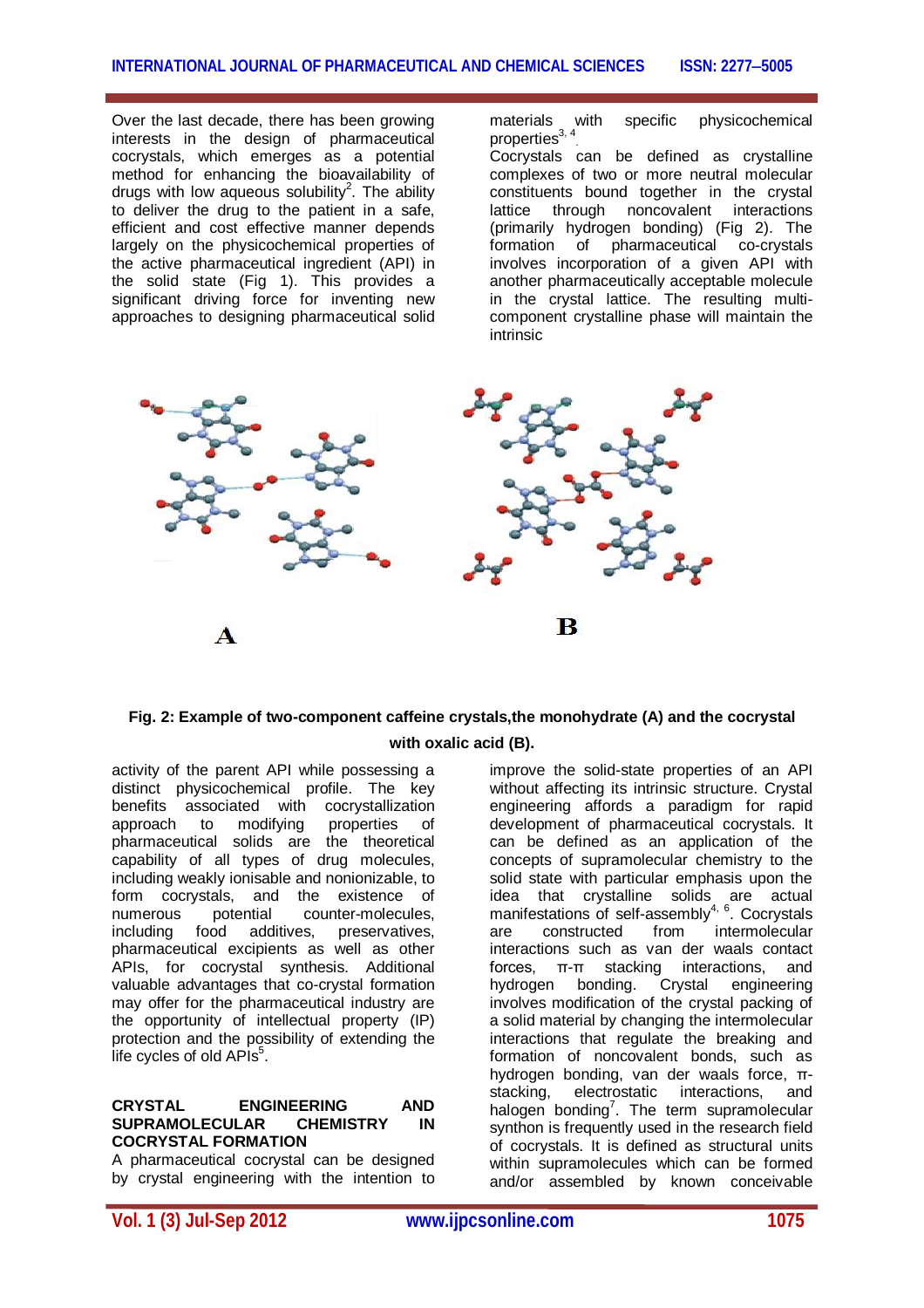synthetic operations involving intermolecular interactions<sup>8</sup>. Supramolecular synthons are spatial arrangements of intermolecular interactions and the overall goal of crystal engineering is therefore to recognise and design synthons that are robust enough to be interchanged between network structures. This ensures generality ultimately leading to the predictability of one, two and three predictability of one, two

dimensional patterns formed by intermolecular interactions. Representative examples of pharmaceutically acceptable cocrystal formers that are able to cocrystallise with APIs include carboxylic acids, amides, carbohydrates, alcohols, and amino acids. The most common supramolecular pharmaceutical cocrystals are shown in Fig. 3



**Fig. 3: Typical hydrogen bonds utilised in crystal engineering**

#### **PHYSICOCHEMICAL PROPERTIES OF COCRYSTALS**

Physical and chemical properties of cocrystals are of great importance to the development of APIs. The overall motivation for investigating pharmaceutical cocrystals as an alternative approach during drug development is the adjustment of the physiochemical properties to improve the overall stability and efficacy of a dosage form <sup>[9]</sup>. Physicochemical properties, such as crystallinity, melting point, solubility, dissolution, and stability, have been studied extensively by researchers. Some key physicochemical properties of pharmaceutical cocrystals are summarised as following.

#### **1. Melting point**

Melting point is the temperature at which the solid phase is at equilibrium with the liquid phase. It is a fundamental physical property and an important consideration during solid drug development. There are complex correlations between the melting point of pharmaceutical product and its processability, solubility and stability. Much research work has been carried out to investigate if the melting point of a cocrystal changes with respect to the individual components and if the melting points can be estimated and modulated within a series of cocrystals. For example, the melting points of cocrystals to the API AMG517 (an insoluble small molecule VR1 (vanilloid receptor 1) antagonist) and their respective coformers showing that all these

cocrystals have a melting point that fell between the melting point of the API and their correspondent conformers [10]. In another example, it is hypothesised that the melting point and aqueous solubility of an API may be able to be finely tuned by cocrystallising this API with a series of conformers which have similar structure but show different melting points. This hypothesis was demonstrated by cocrystallisation of hexamethylenebisacetamide, an anticancer drug, and five different even-numbered aliphatic dicarboxylic acids, in which a series of cocrystals with the desired structural consistency were successfully synthesised, showing that the melting points of these five cocrystals were directly related to the melting points of the dicarboxylic acids. Although the solubility of the five cocrystals did not produce a linear correlation as the melting points did, the trend in physicochemical properties of the cocrystals can certainly be rationalised in terms of the properties of the dicarboxylic acids. From these results, it can be concluded that cocrystals may therefore offer unique opportunities for developing new solid forms of drugs in which a variety of desired physicochemical properties can be tuned in a predictable manner [11].

#### **2. Stability**

Stability is a very important parameter when evaluating the properties of a pharmaceutical cocrystal. Usually, the stability testing of a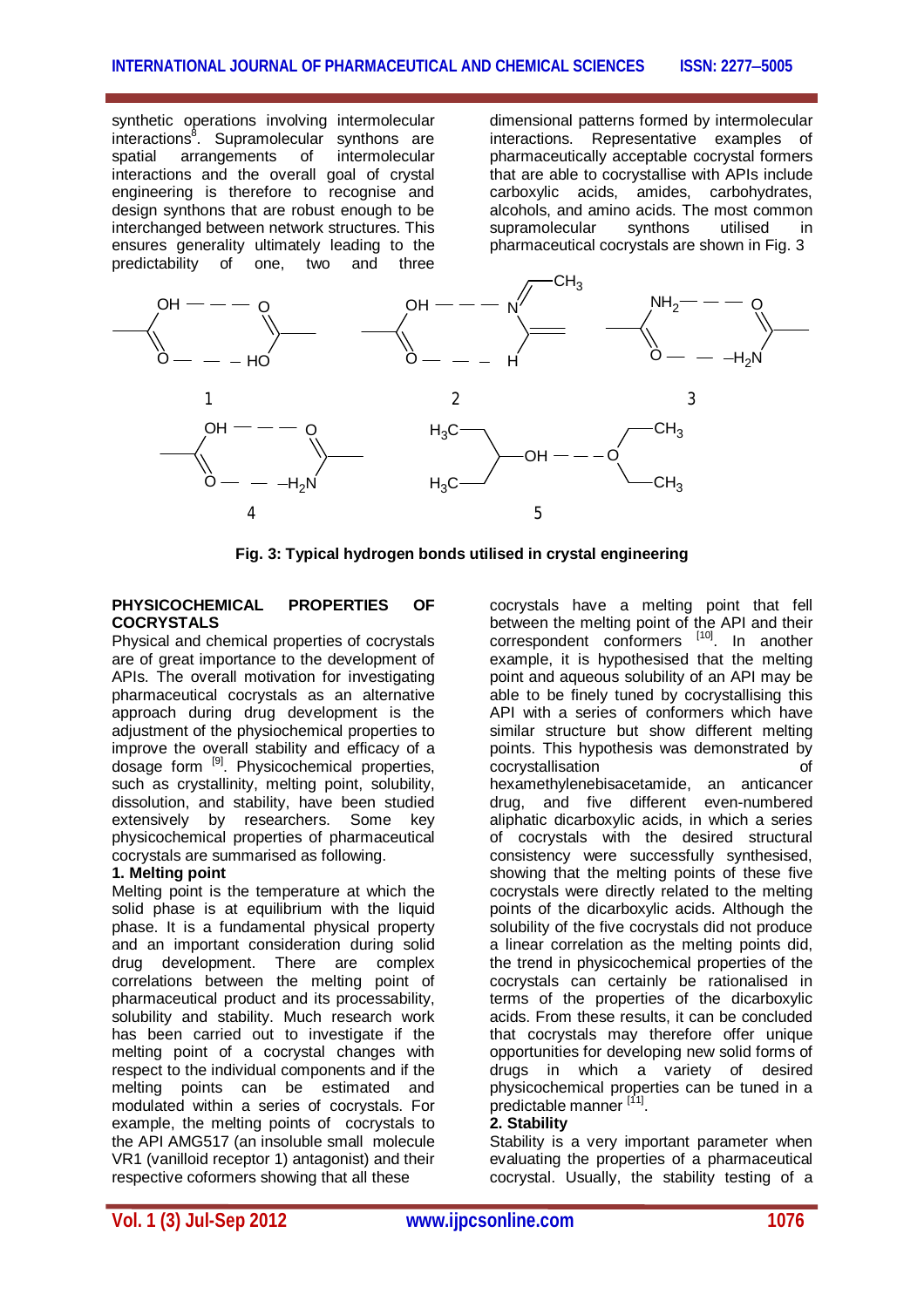newly developed cocrystal includes four aspects: relative humidity stress, thermal stress, chemical stability, and solution stability. The relative humidity stress test is used to identify the best storage conditions for the product because the amount of water present in the cocrystal can lead to quality deterioration [12]. It was found that better performance of the cocrystals was displayed during water sorption/desorption experiment. For example, negligible amount of water was sorbed by indomethacin saccharin cocrystals in dynamic vapour sorption and desorption experiments [13]. Cocrystals of glutaric acid and 2-[4-(4-chloro-2-fluorphenoxy) phenyl] pyrimidine-4-carboxamide sorbed less than 0.08% water up to 95% relative humidity over repeated sorption/desorption cycles . Results showed that these cocrystals are stable with respect to moisture under normal processing and storage conditions. Thermal stress and chemical stability are relatively less studied areas about cocrystal properties. Very few reports were found and these limited studies showed that thermal stress studies can provide valuable information about physicochemical stability. Meanwhile, assessing chemical stability of cocrystals is important when developing of these materials.

#### **3. Solubility**

Solubility is another important parameter for evaluating the properties of a pharmaceutical cocrystal. Traditional methods for improving solubility of poorly water-soluble drugs include salt formation, solid dispersion (emulsification), and particle size reduction (micronisation). However, there are practical limitations with these techniques <sup>[15]</sup>. Researcher tried to improve the solubilities of two APIs, exemestane (EX) and megestrolacetate(MA),<br>in which two novel cocrvstals. in which two novel cocrystals, exemestane/maleic acis (EX/MAL) and megestrol acetate/saccharin (MA/SA), were prepared from organic solutions with different particle sizes. Cocrystallisations of the EX and MA improved initial dissolution rates compared to the respective original crystals. Cocrystal EX/MAL showed a high dissolution rate even with large particles. Cocrystal MA/SA showed supersaturation with fine particles. The dissolution profiles of the fine MA and MA/SA in the fasted-state simulated fluid at  $37^{\circ}$ C are shown in Fig. 4. The supersaturated concentration of MA from MA/SA cocrystal at 15 min was about six times greater than the saturated concentration of fine MA and was two times greater within 4 h <sup>[16]</sup>.



**Fig. 4: Dissolution profiles of MA and MA/SA cocrystal<sup>16</sup>**

The transformation from cocrystal EX/MAL to EX was observed within 1 min in suspension. Cocrystal MA/SA was transformed to MA within 2–4 h, indicting the mechanisms of dissolution enhancement for the two drugs were different. With cocrystal EX/MAL, a fine particle formation resulted in enhancement, whereas with cocrystal MA/SA, enhancement was due to the maintenance of the cocrystal form and rapid dissolution before

transformation to the original crystal. Although pharmaceutical cocrystals have emerged as a potential solution to improve the solubility of poorly soluble APIs and extensive work has been undertaken to explore new cocrystals, less research and fewer results have been published on the theoretical aspects in this area. It was found that cocrystal eutectic constants (Keu), the ratio of solution concentrations of cocrystal components at the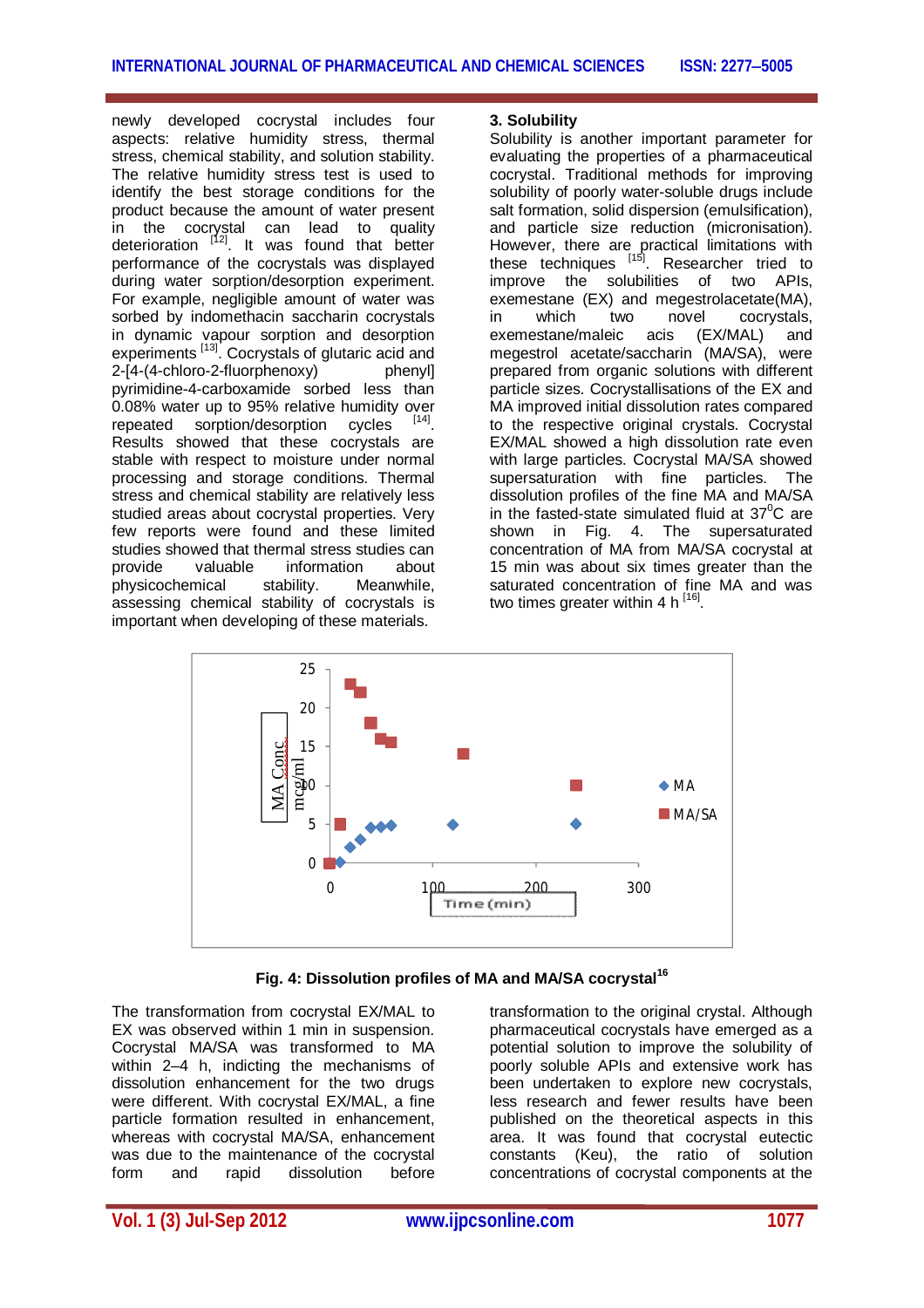eutectic point, were valuable to guide cocrystal selection, synthesis, and formulation without the material and time requirements of traditional methods. Moreover, Keu values can be used to predict the cocrystal solubility in pure solvent and phase behaviour as a function of solvent, ionization, and solution complexation. Understanding how cocrystal solubility-pH dependence is affected by cocrystal components is important to engineer<br>cocrystals with customised solubility cocrystals with customised solubility behaviour. In one study, equations that describe cocrystal solubility in terms of product solubility, cocrystal component ionization constants, and solution pH are derived for cocrystals with acidic, basic, amphoteric, and zwitterionic components [17].

#### **4. Intrinsic dissolution**

Intrinsic dissolution measures the rate of dissolution of a pure drug substance from a constant surface area, which is independent of formulation effects and measures the intrinsic properties of the drug as a function of dissolution media, e.g. pH, ionic strength and counter-ions. The sample used in the intrinsic dissolution test is pressed into a disk or pellet, which should be no form change upon pressing and the disk, needs to remain intact during the experiment. Most of the APIs studied for cocrystallisation are classified as BCS (Biopharmaceutics Classification System) class II drugs, which have high permeability and low solubility. Thus, intrinsic dissolution rate is a good indicator for in vivo performance of APIs. Although the intrinsic dissolution rate

is an important parameter to be investigated, it may become more complicated with cocrystals. Several studies were reported about the intrinsic dissolution rates of cocrystals <sup>[18]</sup>. One cocrystal example, a low solubility API, 2-[4-(4-chloro-2 fluorophenoxy)<br>phenvil pyrimidine-4-carboxamide. was pyrimidine-4-carboxamide, cocrystallised with glutaric acid to achieve 18 times higher intrinsic dissolution rate [14].

#### **5. Bioavailability**

In pharmacology, bioavailability is a measurement of the extent to which a drug reaches the systemic circulation. The ultimate goal for cocrystal investigation is to improve the bioavailability of an API. Animal bioavailability is an important parameter to consider when preparing new forms of a compound. There are limited numbers of animal bioavailability studies on cocrystals. The cocrystal of glutaric acid and 2-[4-(4 chloro- 2 fluorphenoxy) phenyl]-pyrimidine-4 carboxamide (PPPA) was used to demonstrate an improvement in the oral bioavailability of the API in dogs <sup>[14]</sup>. Single dose dog exposure studies confirmed that the cocrystal increased plasma AUC (area under the plasma concentration time curve) values by three times at two different dose levels, the mean pharmacokinetic metrics calculated from the dog study data are summarised in Table 1. Another pharmacokinetic study on the indomethacin-saccharin cocrystal also shows an improved bioavailability of the cocrystal over the pure API, indomethacin [19].

| ally FFFA-giularic acid coci ystal   |                       |                          |                |
|--------------------------------------|-----------------------|--------------------------|----------------|
| Dose Group                           | $T_{\text{max}}$ (hr) | $C_{\text{max}}$ (ng/ml) | AUC (ng h/ml)  |
| 5 mg/kg PPPA                         | $13 \pm 12$           | $25.4 \pm 11.4$          | $374 \pm 192$  |
| 5 mg/kg PPPA Glutaric acid Cocrystal | $6 \pm 9$             | $89.2 \pm 57.7$          | $1234 \pm 634$ |
| 50 mg/kg PPPA                        | $13 + 14$             | $89.2 \pm 68.7$          | $889 \pm 740$  |
| 50 mg/kg PPPA Glutaric Cocrystal     | $2 \pm 0$             | $278 \pm 70.5$           | $2230 \pm 824$ |

**Table 1: Comparison of mean pharmacokinetic parameters for PPPA and PPPA-glutaric acid cocrystal<sup>19</sup>**

## **DESIGN STRATEGIES OF PHARMACEUTICAL COCRYSTAL**

Pharmaceutical cocrystal design and preparation is a multi stage process. In order to get a desirable cocrystal product of an API with limited aqueous solubility, the first step is to study the structure of the target API molecule and find out the functional groups which can form intermolecular interaction with suitable coformers. As explained before, these intermolecular interactions include van der Waals contacts, π-π stacking interactions, and the most common interaction in cocrystal structure of the hydrogen bonding. The next

step is to choose a cocrystal former. The primary request for a coformer is to be pharmaceutically acceptable, for example, pharmaceutical excipients and compounds classified as generally as safe (GRAS) for use as food additives. Coformer selection is the crucial step for designing a cocrystal. During the design process, there are lots of worthwhile reference resources, including both empirical and theoretical resources, such as Cambridge Structural Database (CSD), hydrogen bond theories, and many empirical conclusions. CSD is valuable tool to study intermolecular interactions in crystals <sup>[20]</sup>. It can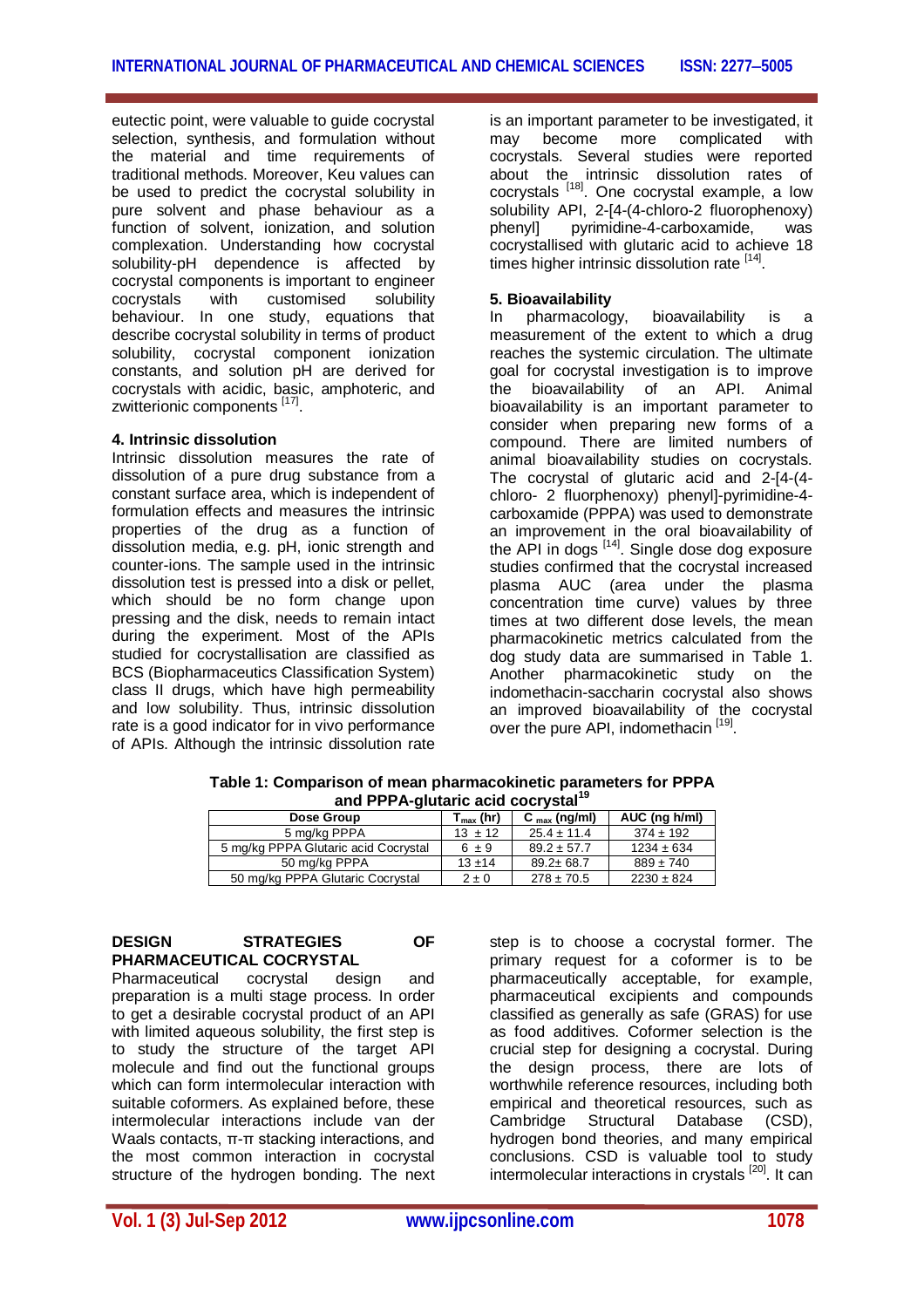be utilised to identify stable hydrogen bonding motifs, through referring to structural property relationships present in classes of known crystal structures contained in the CSD. A supramolecular library of cocrystal formers has been developed based on the information of CSD, within this library a hierarchy of guest functional groups is classified according to a specific contribution to a crystal packing arrangement, which is dependent on the functionalities contained on the host molecule <sup>[21]</sup>. As a general guideline, the hierarchy of the supramolecular synthons within a range of common functional groups can be utilised [22]. According to these studies, certain functional groups, such as carboxylic acid, amides, and alcohols are particularly amenable to the formation of supramolecular heterosynthons.

#### **COCRYSTAL FORMATION METHODS**

The most common formation methods are based on solution and grinding <sup>[23]</sup>. The solution method is of great importance due to most of the cocrystals which qualify for single X-ray diffraction (SXRD) testing can only be prepared through this method. Solution methods include evaporation of a heterometric<br>solution method, reaction crystallisation solution method, method, and cooling crystallisation. Grinding

methods include neat grinding and solvent drop grinding. Apart from solution and grinding methods, there are also many newly emerging methods, such as cocrystallisation using supercritical fluid, hot stage microscopy, and ultrasound assisted cocrystallisation.

#### **1. Solution methods**

In practice, solution cocrystallisation is based on the following two strategies [24].

(1) Use of solvents or solvent mixtures where the cocrystal congruently saturates and thus the components have similar solubility, or

(2) Use of nonequivalent reactant concentrations in order to reach the cocrystal stability region in noncongruently saturating<br>solvents, which can be illustrated by solvents, which can be isothermal ternary phase diagrams (TPDs) as shown in Fig. 5. <sup>[25]</sup>. In Fig. 5(1), two cocrystal components X and Y have similar solubilities in solvent and solution cocrystallisation with equimolar components will lead to the formation of the 1:1 cocrystal from solvent evaporation. Cocrystal components X and Y have nonequivalent solubilities shown in Fig. 5(2) and solution cocrystallisation through evaporation of an equimolar solution may result in the formation of single component crystal.



**Fig. 5: Isothermal ternary phase diagrams (TPDs) with two components having similar (1) or dissimilar solubilities (2). Region: 1: solution; 2: X + solvent; 3: X + cocrystal; 4: Y + solvent; 5: Y + cocrystal; 6: cocrystal. Path R indicates the evlution of solution composition as a result of adding reactant Y to solutions at close to saturation with Y.**

#### **1.1. Evaporation cocrystallisation**

Cocrystallisation by evaporation of stoichiometric solutions is based on strategy and it is the most important tool for cocrystal screening. In order to design successful cocrystal screening experiments, it is very important to consider reactant solubilities. As shown in Fig. 5 (1), in which two cocrystal components X and Y have similar solubilities in solvent Z and the 1:1 pure cocrystal can be

formed when equimolar components are dissolved in the solvent by evaporation. To date, many successful cocrystal examples were obtained by this method [13].

#### **1.2. Reaction crystallisation**

If cocrystal components X and Y have nonequivalent solubilities as shown in Fig. 5<br>(2). solution cocrystallisation through (2), solution cocrystallisation through evaporation of an equimolar solution may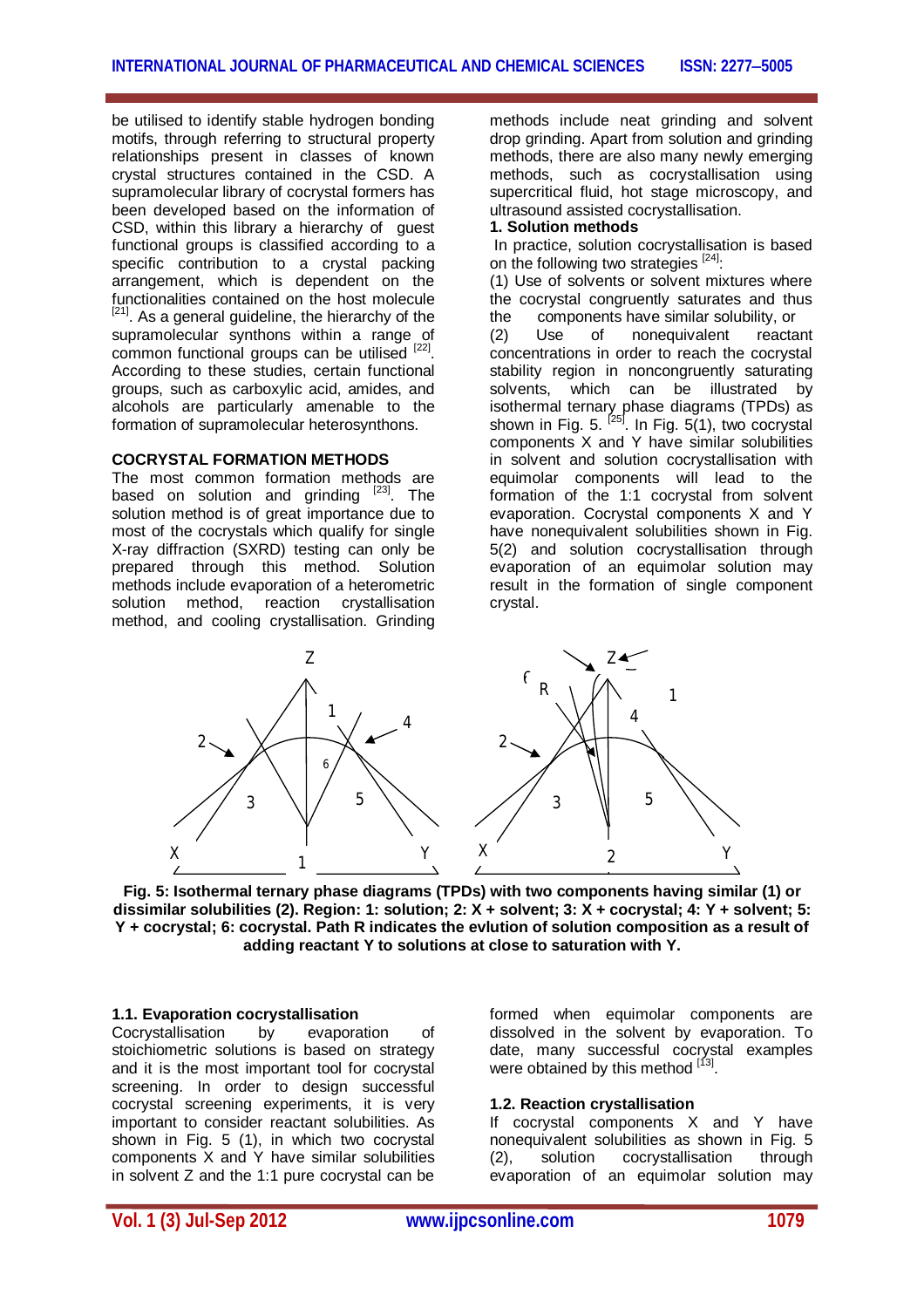result in the formation of single component crystals because supersaturation is generated with respect to less soluble reactant or both less soluble reactant and cocrystal. There is a risk of crystallising a single reactant or a mixture of individual reactant and cocrystal. The reaction cocrystallisation (RC) approach has been adopted for this situation. RC experiments are performed by adding reactant Y to a saturated or close to saturated solution of reactant X and then the solution become supersaturated with respect to cocrystal XY, where cocrystallisation proceeds along the route R as shown in Fig. 5 (2). This method is more effective with nonequivalent solution concentrations and when solutions are saturated with respect to reactants. In one study, RC experiments were performed by adding carbamazepine to saturated or nearly saturated solutions of 18 coformers separately and several pure carbamazepine cocrystals were obtained [24].

#### **1.3. Cooling crystallisation**

Another solution method called cooling crystallisation involves varying the temperature of the crystallisation system, which has recently attracted much more attention for potential of a large scale of cocrystal production. First, large amounts of reactants and solvent are mixed in a reactor typically a jacketed vessel, and then the system is heated to a higher temperature to make sure all solutes are totally dissolved in the solvent and is followed by a cooling down step. Cocrystals will precipitate when solution becomes supersaturated with respect to cocrystal as the temperature drops down [14]. Cocrystals of caffeine and p-hydroxybenzoic acid were obtained through cooling crystallisation experiments [26] . The intermolecular interactions of caffeine and p-hydroxybenzoic acid at different concentration ratios in a methanol solvent have been investigated by cooling crystallisation, showing that by understanding the details of the intermolecular interactions it not only enhances the effectiveness on cocrystal screening but also serves as a qualitative and predictive indicator for the final crystalline products. The cooling crystallisation approach can be also used in conjunction with the TPDs in depicting the regions of thermodynamic stability in a multicomponent crystal system and in predicting for the potential formation of cocrystals. In another research, cooling crystallisation of concentrated CBZ/NCT slurry was monitored by using an in situ ATR-FTIR spectroscopy probe, in which the evolution of the CBZ and NCT concentration showed the kinetic pathways of the cocrystallisation process providing useful information on nucleation and growth of the cocrystals and on the proportion of each solid phase present in suspension. Through analysing the kinetic pathways and supersaturation levels of the components, it is possible to determine the optimal operating conditions for a cooling cocrystallisation process [27].

## **2. Grinding method**

It has been witnessed a great progress in cocrystal formation via grinding method over the past few years. There are two different techniques for cocrystal formation via grinding. The first method is neat grinding, which is also called dry grinding, consisting of mixing the stoichiometric cocrystal components together and grinding them either manually, using a mortar and pestle, or mechanically, using a ball mill or a vibratory mill. This method requires one or both reactants exhibiting significant vapour pressures in the solid state<br><sup>[28]</sup> Te date many kinde of phermacquities <sup>1</sup>. To date many kinds of pharmaceutical cocrystals have been successfully synthesised by neat grinding <sup>[29]</sup>. Various mechanisms have been utilised to describe the process of neat grinding, involving a different types of intermediate phases, such as molecular diffusion, eutectic formation, and amorphous phase, in which one of the three distinct intermediate bulk phases (a gas, a liquid, or an amorphous solid) should exhibit enhanced mobility and/or higher energy of reactant molecules with respect to their starting crystalline forms <sup>[28]</sup>.

#### **COCRYSTAL CHARACTERISATION TECHNIQUES**

Cocrystal characterisation is an important constituent part within cocrystal research. The basic physicochemical properties of cocrystal can usually be characterised by powder X-rav diffraction (PXRD), single crystal X-ray diffraction (SXRD), infrared spectroscopy (IR), Raman spectroscopy, differential scanning calorimetry (DSC), solid state nuclear magnetic resonance spectroscopy (SSNMR), scanning electron microscopy (SEM), and terahertz spectroscopy.

## **1. Single crystal X-ray Diffraction**

SXRD is a basic characterisation technique for determination of the solid state structure of cocrystals at an atomic level. However, the problem is that a single pharmaceutical cocrystal which is qualified for SXRD testing cannot always be produced. Therefore, PXRD are utilised more frequently to verify the formation of cocrystals <sup>[30]</sup>.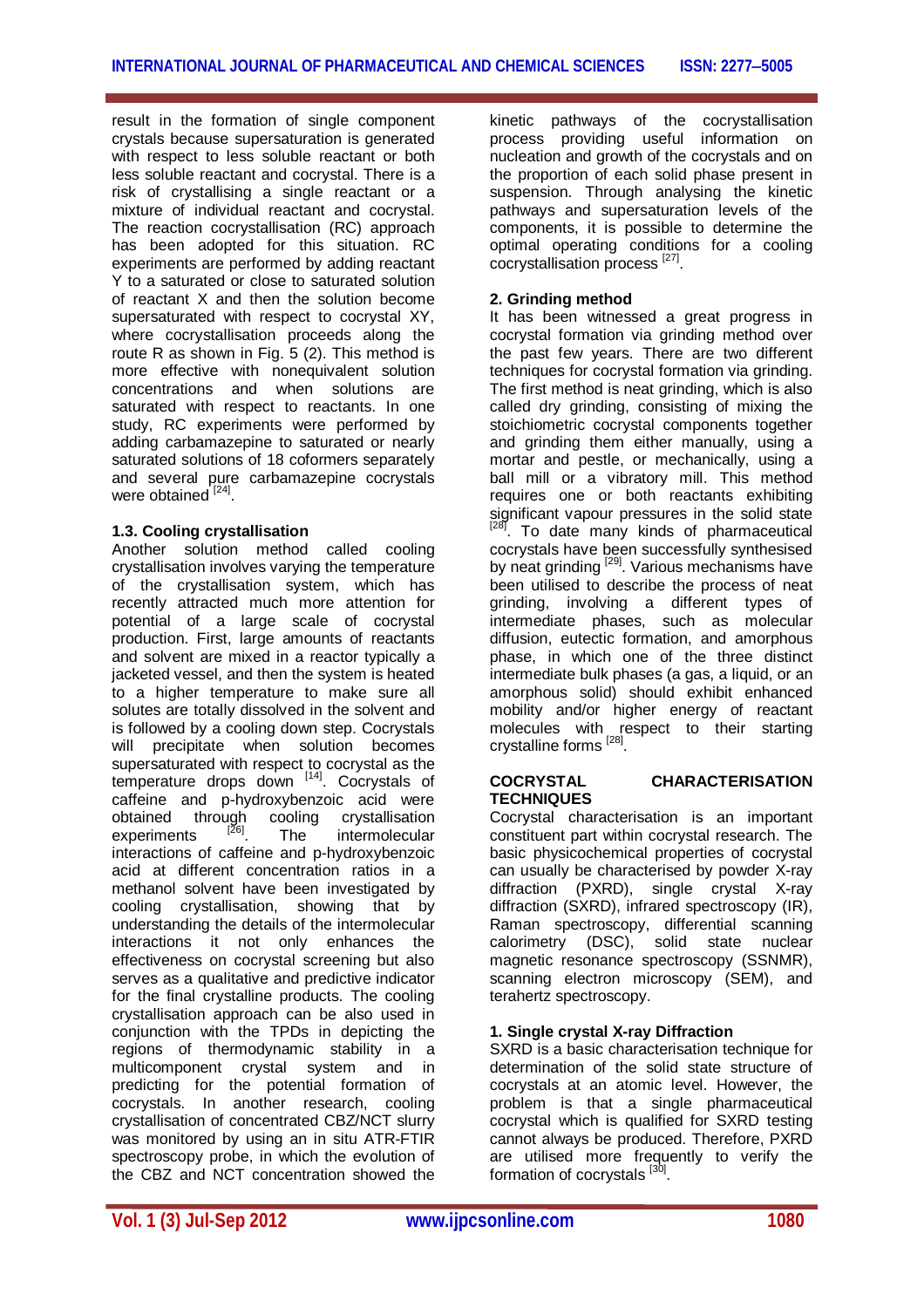#### **2. Raman Spectroscopy**

Raman spectroscopy is a spectroscopic technique used to study vibrational, rotational, and other low frequency modes in a system, which has been demonstrated to be a powerful tool for distinguishing isostructural phase. There are many applications using Raman spectroscopy to identify characteristic peaks of cocrystal products<sup>[31]</sup>.

#### **3. Scanning Electron Microscope**

SEM is a type of electron microscope that images a sample by scanning it with a highenergy beam of electrons in a raster scan pattern. The electrons interact with the atoms that make up the sample producing signals which provide information about the sample's surface topography. It is applied to determine the cocrystal micrograph and particle size in many examples [13].

#### **4. Terahertz time-domain-spectroscopy (THz-TDS)**

Terahertz time-domain-spectroscopy (THz-TDS) has emerged as a versatile spectroscopic technique, and an alternative to powder X-ray diffraction in the characterisation<br>of molecular crystals. It has been molecular crystals. It has been demonstrated that terahertz spectroscopy has the ability to distinguish between chiral and racemic hydrogen bonded cocrystals that are similar in molecular and supramolecular structure. The investigation of the cocrystal of theophylline with chiral and racemic forms of coformers using PXRD and Raman spectroscopy suggested that THz-TDS is comparable in sensitivity to diffraction methods and more sensitive than Raman to changes in cocrystal architectures <sup>[32]</sup>.

#### **CASE STUDIES OF PHARMACEUTICAL COCRYSTALS**

They studied complex formation between macromolecules and certain pharmaceuticals. For example, complexes of polyvinylpyrrolidone (PVP) with sulfathiazole, procaine hydrochloride, sodium salicylate, benzylpenicillin, chloramphenicol, mandelic acid, caffeine, theophylline, and cortisone were isolated <sup>[33]</sup>. However, these would not be classified as pharmaceutical cocrystals according to the criteria applied herein. Perhaps the first application of crystal engineering to the generation of pharmaceutical cocrystals was a series of studies concerning the use of substituted barbituric acid, including barbital and<br>melamine derivatives, to generate melamine derivatives, to generate supramolecular 'linear tape', 'crinkled tape', and 'rosette' motifs sustained by robust

supramolecular synthons with three point hydrogen bonding. Despite their success in cocrystal formation, the focus of these studies was not so much the physical properties of the resulting cocrystals but rather the supramolecular functionality of barbitals and their complementarities with melamine  $[34]$ Nevertheless, these studies illustrated very well the potential diversity of forms that can exist for a particular API as more than 60 cocrystals were structurally characterized in this series of studies. Clearly, such a diversity of forms could offer an exciting opportunity to novel and improved crystalline forms of APIs. Herein, we have chosen to focus upon several case studies that involve the formation of pharmaceutical cocrystals with altered physical properties of clinical relevance.

#### **Pharmaceutical cocrystals of carbamazepine (Tegretol1) P**

Carbamazepine (CBZ) is an important antiepileptic drug that has been in use for over three decades. Oral administration of CBZ encounters multiple challenges, including low water solubility with high dosage required for therapeutic effect (i.e. >100 mg/ day),<br>dissolution-limited bioavailability and dissolution-limited autoinduction for metabolism. In contrast to its simple molecular structure, CBZ exhibits complexity in its crystal forms <sup>[35]</sup>. To date, four anhydrous polymorphs, a dihydrate, an acetone solvate, and two ammonium salts of CBZ have been identified. It is noted that, in the crystal structures of all these forms, the self-complementary nature of the amide group manifests itself in a predictable manner. Therefore, CBZ has been used as an ideal candidate to demonstrate how APIs can be converted to pharmaceutical cocrystals, and how these cocrystals could offer optimized physicochemical properties over existing forms of an API. Two strategies have been adopted for cocrystal formation of CBZ. One crystal engineering strategy is to employ the peripheral hydrogen bonding capabilities that are not engaged in the pure form of CBZ. A second strategy for cocrystallization of CBZ involves breakage of the CBZ amide– amide dimer and formation of a supramolecular heterosynthon between CBZ and a cocrystal former <sup>[36]</sup>. Both strategies are successful and have afforded a number of CBZ cocrystals that exhibit improved physicochemical properties. For example, the CBZ:saccharin cocrystal shows significantly improved physical stability (i.e. only one cocrystal form with equivalent chemical stability to the anhydrous polymorph has been identified after sophisticated form screening). In addition, the CBZ:saccharin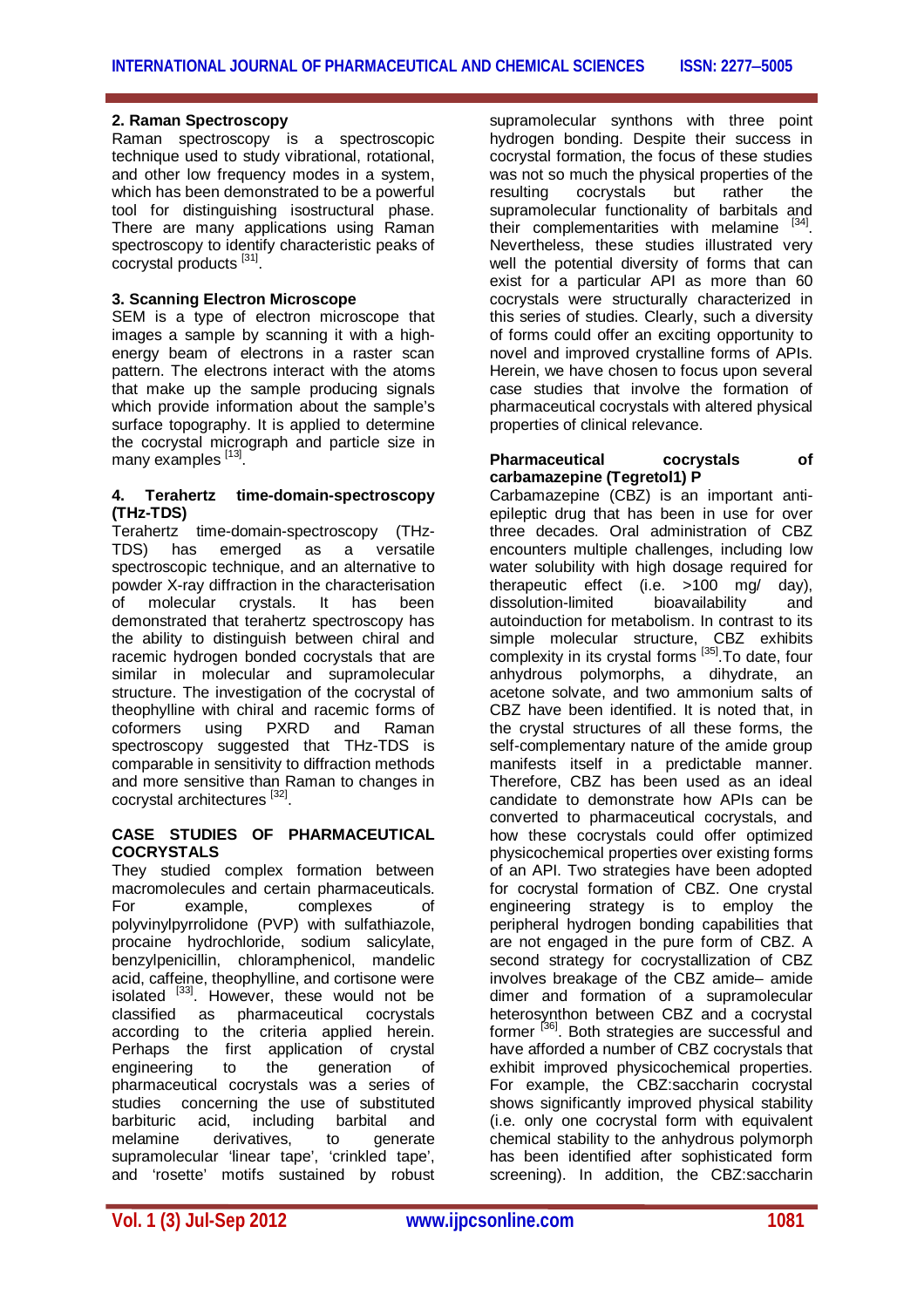cocrystal possesses favorable dissolution properties, suspension stability, and pharmacokinetics using dog models. The pharmacokinetic study reveals that the CBZ:saccharin cocrystal exhibits a higher Cmax and comparable Tmax when compared with the marketed form, Tegretol. In short, the CBZ: saccharin cocrystal appears to be superior to existing crystal forms of CBZ in the following respects: stability relative to the anhydrous polymorph of CBZ; favorable dissolution and suspension stability; favourable oral absorption profile in dogs.

#### **Pharmaceutical cocrystals of fluoxetine hydrochloride (Prozac1)**

The availability and marketability of a variety of APIs as chloride salts is well recognized, and, recently, an approach to utilize such chloride salts, specifically fluoxetine hydrochloride (fluoxetine HCl), to generate cocrystals of an amine hydrochloride salt via a chloridemediated carboxylic acid supramolecular synthon has been reported. Fluoxetine HCl is the active pharmaceutical ingredient found in the common antidepressant drug Prozac1. It is a solid under ambient conditions, only one crystalline phase is known, and it is available in the salt form. It has been demonstrated that cocrystallization of this API modifies the

physical properties of fluoxetine HCl while still retaining the hydrochloride salt of the API. Fluoxetine HCl was cocrystallized with benzoic acid (1:1), succinic acid (2:1), and fumaric acid (2:1) via traditional evaporation techniques. For all three cocrystals, the carboxylic acid was found to hydrogen bond to the chloride ion, which in turn interacted with the protonated amine, thus generating, in all three cases, amine hydrochloride salt hydrogen bonding to an additional neutral molecule. Powder dissolution experiments were carried out in water for the three novel cocrystals resulting in a spread of dissolution profiles (Fig 6). The fluoxetine HCl: benzoic acid cocrystal was found to have a decrease in aqueous solubility by ca. 50%, and the fluoxetine HCl:fumaric acid cocrystal had only a slight increase in aqueous solubility. However, the fluoxetine HCl:succinic acid cocrystal exhibited an approximately two fold increase in aqueous solubility after only 5 min. The complex formed between succinic acid and fluoxetine HCl falls apart in solution to generate its pure components after about 1 h. An intriguing aspect of this study is that by simply hydrogen bonding a hydrochloride salt of an API with similar cocrystal formers one can generate distinctively different dissolution profiles [37].



**fluoxetine HCl reveal how intrinsic dissolution can be modified through cocrystallization**

#### **Pharmaceutical cocrystals of itraconazole (Sporanox1)**

Itraconazole is a triazole antifungal agent that is prescribed to patients with fungal infections. Itraconazole is extremely water insoluble and administered both orally and intravenously. In order to achieve the required oral bioavailability, the oral formulation of itraconazole is the amorphous form coated on

the surfaces of sucrose beads, and marketed as the Sporanox1 capsule. In addition, coadministration of acidified HP-b-cyclodextrin beverages with Sporanox1 capsules is required to achieve the maximal absorption of the API, even though such a co-administration can cause diarrhea. Interestingly, no crystalline salt of itraconazole has been reported in the patent literature, even though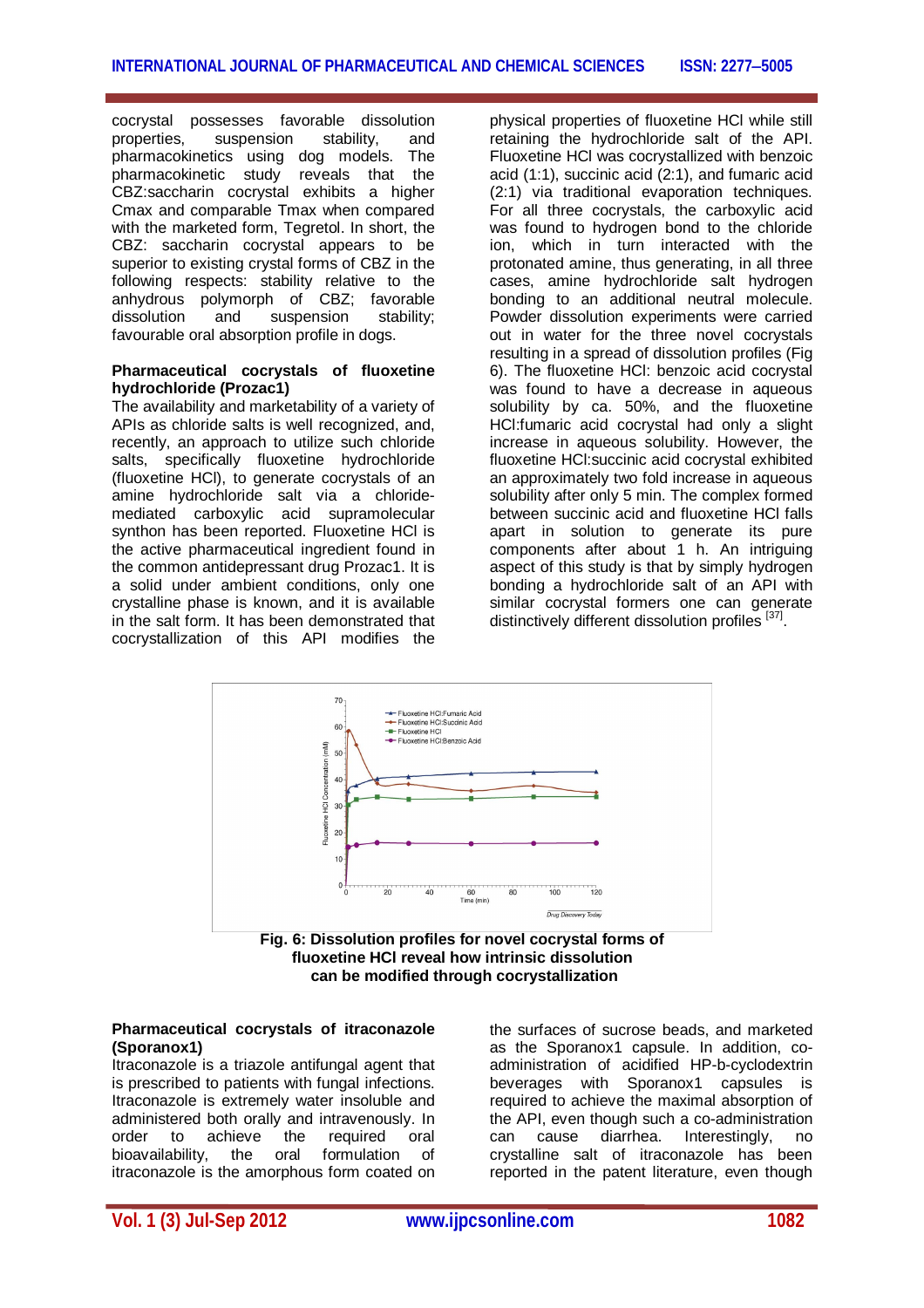salt formation using itraconazole and an acidic salt former would seem to be a logical approach to improve the absorption properties of the API. In order to improve the absorption of the API and maintain the form crystallinity and stability, the pharmaceutical cocrystal approach has been evaluated in the formulation of itraconazole.

#### **Pharmaceutical cocrystals of sildenafil (Viagra1)**

Sildenafil is a drug used in the treatment of pulmonary arterial hypertension, congestive heart failure, atherosclerosis, conditions of reduced blood vessel patency and peripheral vascular disease, as well as male erectile dysfunction and female sexual disorders. Sildenafil selectively inhibits cyclic guanosine<br>monophosphate (cGMP)-specific  $(cGMP)$ -specific phosphodiesterase type 5 that is responsible for degradation of cGMP in the corpus cavernosum, leading to smooth muscle relaxation in the corpus cavernosum, and resulting in increased inflow of blood and an erection. Sildenafil citrate, with moderate water solubility, has been commercially developed and marketed by Pfizer and is available under the trademark Viagra. It has been observed that sildenafil in a pharmaceutical cocrystal form could provide an improved solubility of the API under acidic conditions. In addition, such an improvement of solubility of sildenafil could be particularly advantageous for its orally administrable formulation. Sildenafil has been successfully cocrystallized with acetylsalicylic acid (1:1 molar ratio) by slurry or under reflux conditions. The crystal structure of the cocrystal of sildenafil and acetylsalicylic acid has been determined by single crystal Xray diffraction, and in addition, the composition of matter was confirmed by powder X-ray<br>diffraction and infrared spectrometrv. diffraction and infrared spectrometry. Moreover, the differential scanning calorimetry and thermogravimetric analyses indicate that the melting point of the cocrystal is approximately 143 $^{\circ}$ C, and it remains thermodynamically stable up to ca.  $165^{\circ}$ C. An intrinsic dissolution study in simulated gastric body fluid (pH 1.2) shows that the sildenafil:acetylsalicylic acid cocrystal exhibits an intrinsic dissolution rate (IDR) of ca. 11.75 mg min<sup>-1</sup> cm<sup>-2</sup> vs. 6.64 mg min<sup>-1</sup> cm<sup>-2</sup> for sildenafil citrate under the same conditions [38].

## **CONCLUSION**

Pharmaceutical cocrystal becoming increasingly important for increasing solubility of poorly soluble drug. Many of researchers putting their attention for developing cocrystal of API. This contribution highlights how crystal

engineering can afford opportunities to diversify the number of crystal forms known for an API and to improve their physical properties of clinical relevance. A future challenging aspect is related to the development of efficient cocrystals screening technologies. This can be achieved by implementation of solid based techniques need grinding and liquid assisted grinding. A key advantage of cocrystal as a solid form of API is possibility of achieving the high dissolution rate comparable to that of amorphous form.

## **REFERENCES**

- 1. Chatterji Ashish, Dong Zedong, Sandhu Harpreet K and Shah Navnit Hargovindas, Pharmaceutical Composition For poorly Soluble Drugs, US 2011/0028524 A1.
- 2. Ning Qiao, Mingzhong L, Walkiria Schlindwein, Nazneen Malek, Angela Davies and Gary Trappitt Q1, Pharmaceutical cocrystals: An overview, International Journal of Pharmaceutics, 2011
- 3. Shan N and Zaworotko MJ, The role of co-crystals in pharmaceutical science, Drug Discovery Today 2008;13:440- 446.
- 4. Almarsson O and Zaworotko MJ. Crystal engineering of the composition<br>of pharmaceutical phases. Do of pharmaceutical phases, Do pharmaceutical co-crystals represents a new path to improved medicines? Chem Comm , 1889–1896, 2004
- 5. Sabiruddin Mirza, Inna Miroshnyk and Jyrki Heinämäki. co-crystals: an emerging approach for enhancing properties of pharmaceutical solids, Dosis Vol 24n:02/2008
- 6. Khan M, Enkelmann V and Brunklaus G.Crystal engineering of pharmaceutical co-crystals: application of methyl paraben as molecular hook. J Am Chem Soc. 2010;132, 5254– 5263.
- 7. Aakeröy CB, Fasulo M, Schultheiss N, Desper J and Moore C. Structural competition between hydrogen bonds and halogen bonds. J Am Chem Soc. 2007;129:13772–13773.
- 8. Desiraju GR. Supramolecular synthons in crystal engineering a new organic synthesis, Angew Chem Int Ed Engl, 1995;34:2311–2327
- 9. Blagden N, Berry DJ, Parkin A, Javed H, Ibrahim A, Gavan PT, De Matos LL and Seaton CC. Current directions in co-crystal growth, New J Chem. 2008;32:1659–1672.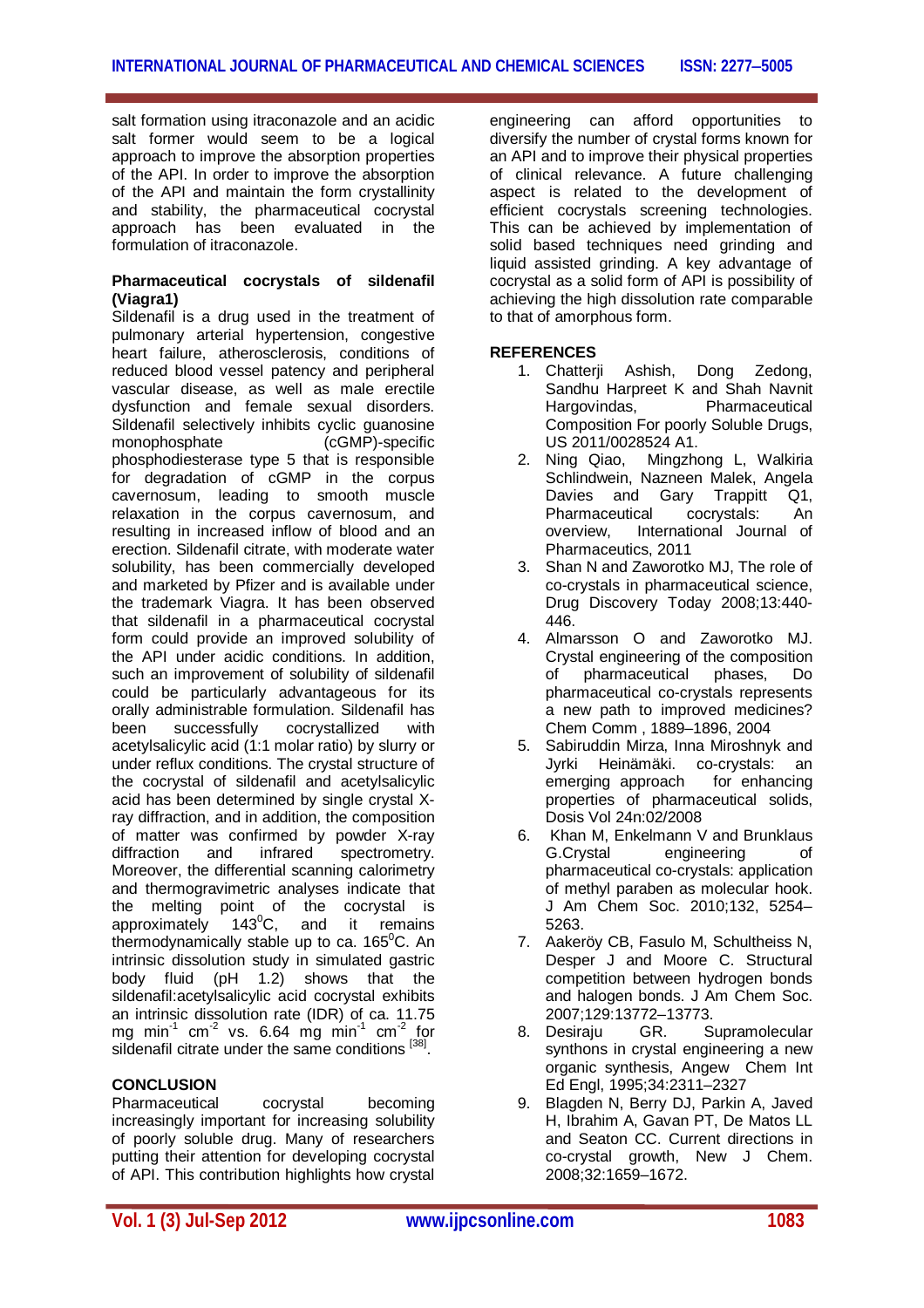- 10. Stanton MK and Bak A. Physicochemical properties of pharmaceutical cocrystals: a case study of ten AMG 517 co-crystals, Cryst Growth Des. 2008;8:3856–3862.
- 11. Aakeröy CB, Forbes S and Desper J.Using cocrystals to systematically modulate aqueous solubility and melting behaviour of an anticancer<br>drug. J. Am. Chem. Soc.  $drua.$  J  $Am$  Chem 2009;131:17048–17049.
- 12. Reutzel-Edens SM and Newman AW.Physical characterization of hygroscopicity in pharmaceutical solids, In Hilfiker R. (Ed.), Polymorphism: In the Pharmaceutical Industry, Wiley-VCH Verlag GmbH & Co., KGaA, Weinheim, 2006; 235– 258.
- 13. Basavoju S, Boström D and Velaga S. Indomethacin–saccharin cocrystal design synthesis and preliminary pharmaceutical characterization, Pharm. Res. 2008;25:530–541.
- 14. McNamara DP, Childs SL, Giordano J, Iarriccio A, Cassidy J, Shet MS, Mannion R, O'Donnell E and Park A. Use of a glutaric acid cocrystal to improve oral bioavailability of a low<br>solubility API, Pharm Res. solubility API, Pharm Res. 2006;23:1888–1897.
- 15. Blagden N, De Matas M, Gavan PT and York P.Crystal engineering of active pharmaceutical ingredients to improve solubility and dissolution rates. Adv Drug Deliv Rev. 2007;59:617–630.
- 16. Shiraki K, Takata N, Takano R, Hayashi Y andTerada K. Dissolution improvement and the mechanism of the improvement from cocrystallization of poorly water-soluble compounds, Pharm Res. 2008;25:2581–2592.
- 17. Bethune SJ, Huang N, Jayasankar A and Rodriguez-Hornedo N. Understanding and predicting the effect of cocrystal components and pH on cocrystal solubility, Cryst. Growth Des. 2009; 9:3976–3988
- 18. Lee T and Wang PY.Screening, manufacturing, Photoluminescence, and molecular recognition of cocrystals: cytosine with dicarboxylic acids, Cryst. Growth Des. 2010;10:1419–1434.
- 19. Jung MS, Kim JS, Kim MS, Alhalaweh A, Cho W, Hwang SJ and Velaga SP.<br>
ioavailability of indomethacinioavailability of indomethacin-<br>saccharin cocrystals. J Pharm cocrystals, J Pharm Pharmacol, 2010;62:560–1568.
- 20. Orpen A. Applications of the Cambridge Structural Database to molecular inorganic chemistry, Acta Crystallogr., Sect. B 2002;58:398–406.
- 21. Blagden N, de Matas M, Gavan PT and York P. Crystal engineering of active pharmaceutical ingredients to improve solubility and dissolution<br>rates, Adv Drug Deliv Rev. rates. Adv 2007;59:617–630.
- 22. Bis JA, Vishweshwar P, Weyna D, Zaworotko MJ. Hierarchy of supramolecular synthons: persistent hydroxyl· · ·pyridine hydrogen bonds in cocrystals that contain a cyano acceptor. Mol Pharm, 2007;4:401– 416.
- 23. He GW, Jacob C, Guo L.F, Chow PS<br>and Tan RBH. Screening for and Tan RBH. Screening for cocrystallization tendency: the role of intermolecular interactions.J Phys Chem, B. 2008;112:9890–9895.
- 24. Childs SL, Rodriguez-Hornedo N, Reddy LS, Jayasankar A, Maheshwari C, McCausland L, Shipplett R, Stahly BC. Screening strategies based on solubility and solution composition generate pharmaceutically acceptable cocrystals of carbamazepine, Cryst Eng Comm. 2008; 10:856–864.
- 25. Ainouz A, Authelin JR, Billot P, and Lieberman H. Modeling and prediction of cocrystal phase diagrams. Int J Pharm, 2009;374:82–89.
- 26. He G, Chow PS and Tan RBH. Investigating the intermolecular<br>
interactions in concentrationin concentrationdependent solution cocrystallization of caffeine and p-hydroxybenzoic acid. Cryst Growth Des. 2010;10:3763– 3769.
- 27. Gagniere E, Mangin D, Puel F, Rivoire A, Monnier O, Garcia E and Klein JR. Formation of co-crystals: kinetic and thermodynamic aspects, J.Cryst. Growth. 2009b:311:2689–2695.
- 28. Friscic T and Jones W. Recent advances in understanding the mechanism of cocrystal formation via grinding, Cryst. Growth Des. 2009;9:1621–1637.
- 29. Jayasankar A, Somwangthanaroj A, Shao ZJ and Rodriguez-Hornedo N. Cocrystal formation during cogrinding and storage is mediated by amorphous phase, Pharm Res.2006;23:2381–2392.
- 30. Miroshnyk I, Mirza S and Sandler N. Pharmaceutical cocrystals-an opportunity for drug product